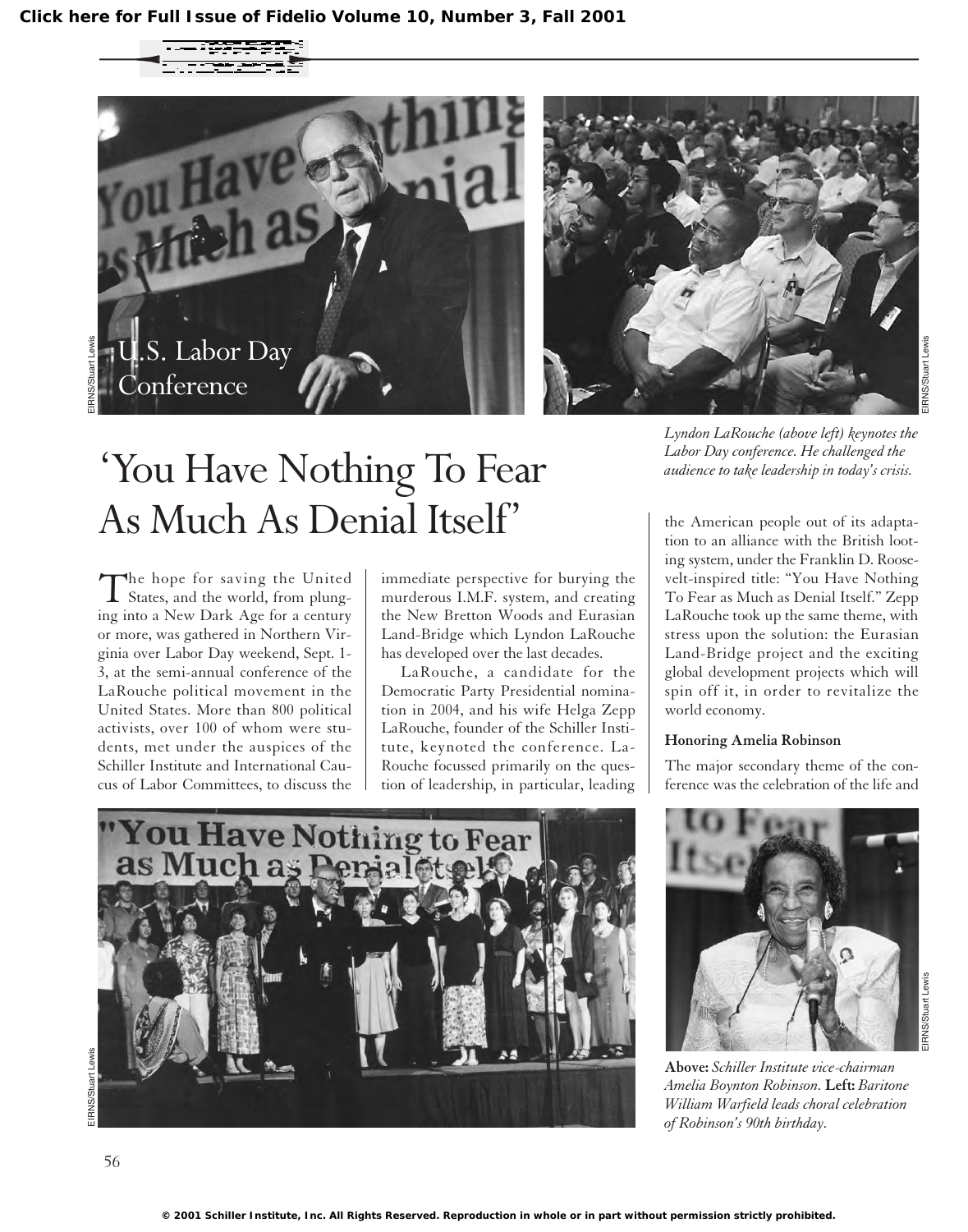contribution of Schiller Institute vicechairman Amelia Boynton Robinson, who celebrated her 90th birthday this August. Mrs. Robinson, a winner of the Martin Luther King Freedom Medal, is the Civil Rights heroine who opened her home in Selma to Dr. King for the voting rights fight in the 1960's, a fight she had begun with her husband Samuel Boynton in the 1930's. Her life and struggle represent precisely the kind of mission dedication to principle, and historical accomplishment, which LaRouche put before the activists in the course of the conference dialogue. The joyous birthday celebration featured Classical music,



*Helga Zepp LaRouche*

including presentations of the Negro Spiritual by both professionals and amateur choruses of the Schiller Institute.

A panel discussion on the cultural conflict between bestial Southern Agrarianism and Classical culture, entitled "Defeat the Brute Within," was the other major discussion point, supplemented by many hours of dialogue with LaRouche on questions of organizing and strategic matters.

### **A Musical Celebration**

In keeping with Schiller Institute tradition, the presentations of Classical music were a major feature of the conference. At the birthday celebration Saturday night, the audience heard the Schiller Institute Chorus present sections of *Please turn to page 61*



*Lyndon LaRouche (left) at Berlin seminar. Panel includes (left to right) moderator Michael Liebig, EIR's Lothar Komp, and Prof. Dr. Wilhelm Hankel, former chief economist of Germany's postwar reconstruction agency.*

# Berlin Seminar Urges Creation Of New Monetary System

 $\Omega$  peaking to an audience of econo- $\sum$  mists, diplomats, and citizens in the German capital of Berlin Nov. 5, Democratic Presidential pre-candidate Lyndon LaRouche summoned the lessons of world history in support of his call for the immediate creation of a new world monetary system. The current system, he declared, is beyond repair, and the historically tested principles of the sovereign nation-state, and the use of bankruptcy reorganization to protect the general welfare, must be put into effect immediately to establish what he has called the New Bretton Woods.

LaRouche's keynote address to this **EIR** seminar, which was entitled "What Can Be Done in the Face of the Financial



*Russian economist Prof. Tatyana Koryagina*

Meltdown?," followed a short summary demonstration of the growing *systemic* bankruptcy of the world and U.S. economy, and introduced a full day of discussion among distinguished panelists and an audience of approximately 120 people. Given the event's location, LaRouche's unique credibility, and the growing panic among world policy circles over how to deal with the global crisis, it is certain that LaRouche's words reverberated far beyond Berlin's Westin Hotel.

The international dialogue currently underway between LaRouche and leading economic and political leaders was reflected in the array of speakers who joined him on the podium. These included Prof. Dr. Wilhelm Hankel, former chief economist of the Kreditanstalt für Wiederaufbau (the postwar "Marshall Plan" bank for reconstruction), and the former president of the Hesse State Bank; Prof. Tatyana Koryagina, economist at the Institute of Macro-Economic Research of the Russian Ministry of Economics and Trade; Dr. Nino Galloni, leading department director at the Italian Ministry of Labor; and Dr. Kurt Richebächer, former chief representative of Dresdner Bank, and publisher of the respected *Richebächer Letter.*